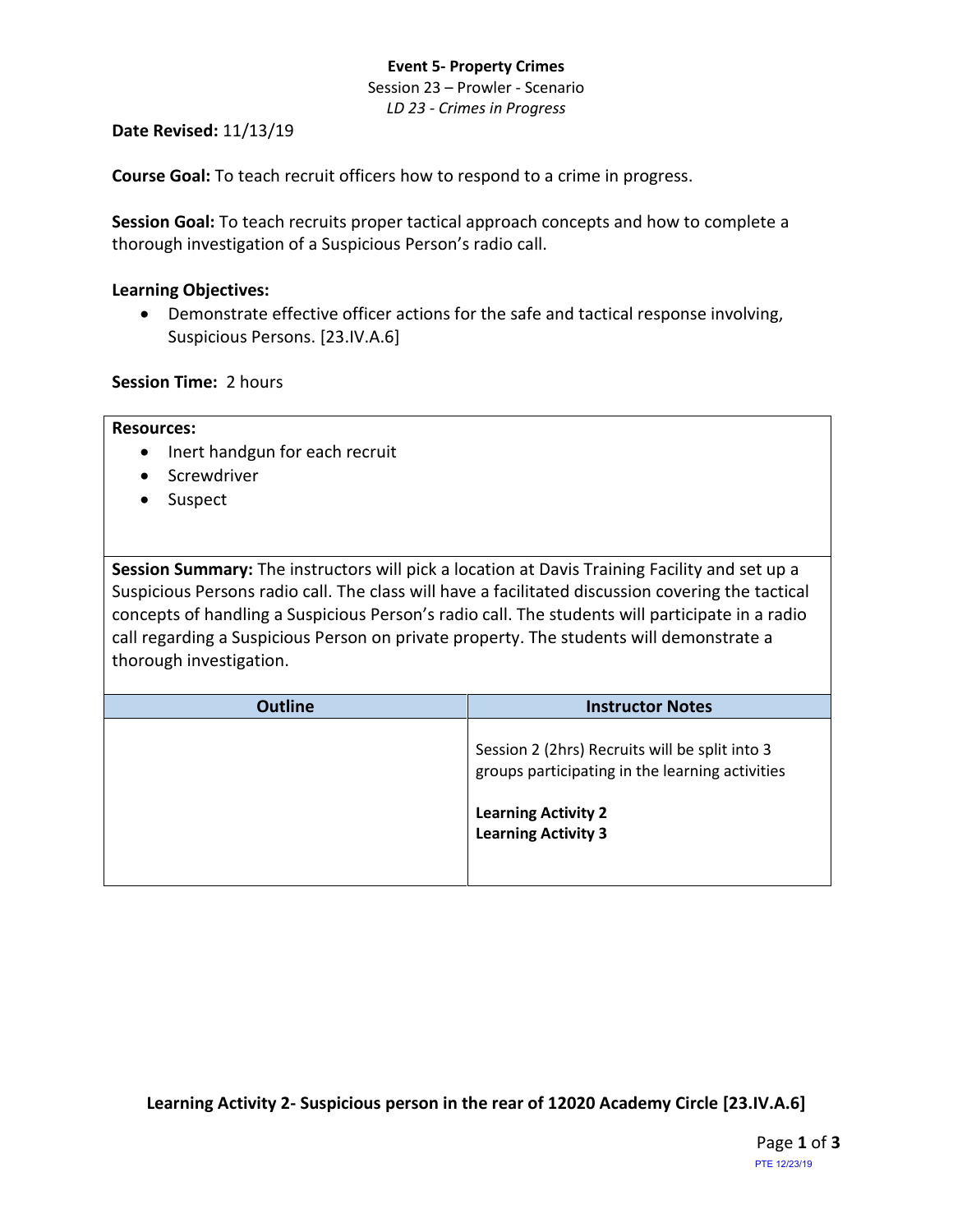## **Event 5- Property Crimes** Session 23 – Prowler - Scenario *LD 23 - Crimes in Progress*

**Purpose-** The students will demonstrate the basic tactical considerations as well as special considerations when responding to Crimes in Progress. The unique nature and risk associated with these types of in progress calls require officers to plan and execute specific tactics for approach, arrival and search.

**Description-** Two students will work as partners and respond to "Suspicious person at the rear of 12020 Academy Circle. The neighbor (PR) stated the suspect does not live at the location. PR states the suspect is trying to get into the window." One instructor will act as a suspect and will be attempting to pry open the rear window with a screwdriver.

The students will first talk tactics before handling the radio call determining who contact is and who cover is. The students will broadcast their code 6 location and park at a safe and effective distance. The students will quietly make their foot approach using cover and concealment. The students will locate the suspect and safely take the suspect into custody using contact and cover. The students will search the suspect and do a thorough investigation. The students will complete an FI and conduct a Code 10. A thorough investigation will reveal the suspect is a relative who is temporarily living at the location. Investigation additionally reveals the suspect locked the keys inside the location.

## Suspect behaviors:

• Cooperative

## **Resources needed:**

- Black and white police vehicle
- Inert handgun for each recruit (participating)
- Radio for each recruit
- Screwdriver

#### **Key learning points:**

- Communications
- Contact and Cover
- The importance of a thorough investigation

#### **Time needed:** 15 minutes